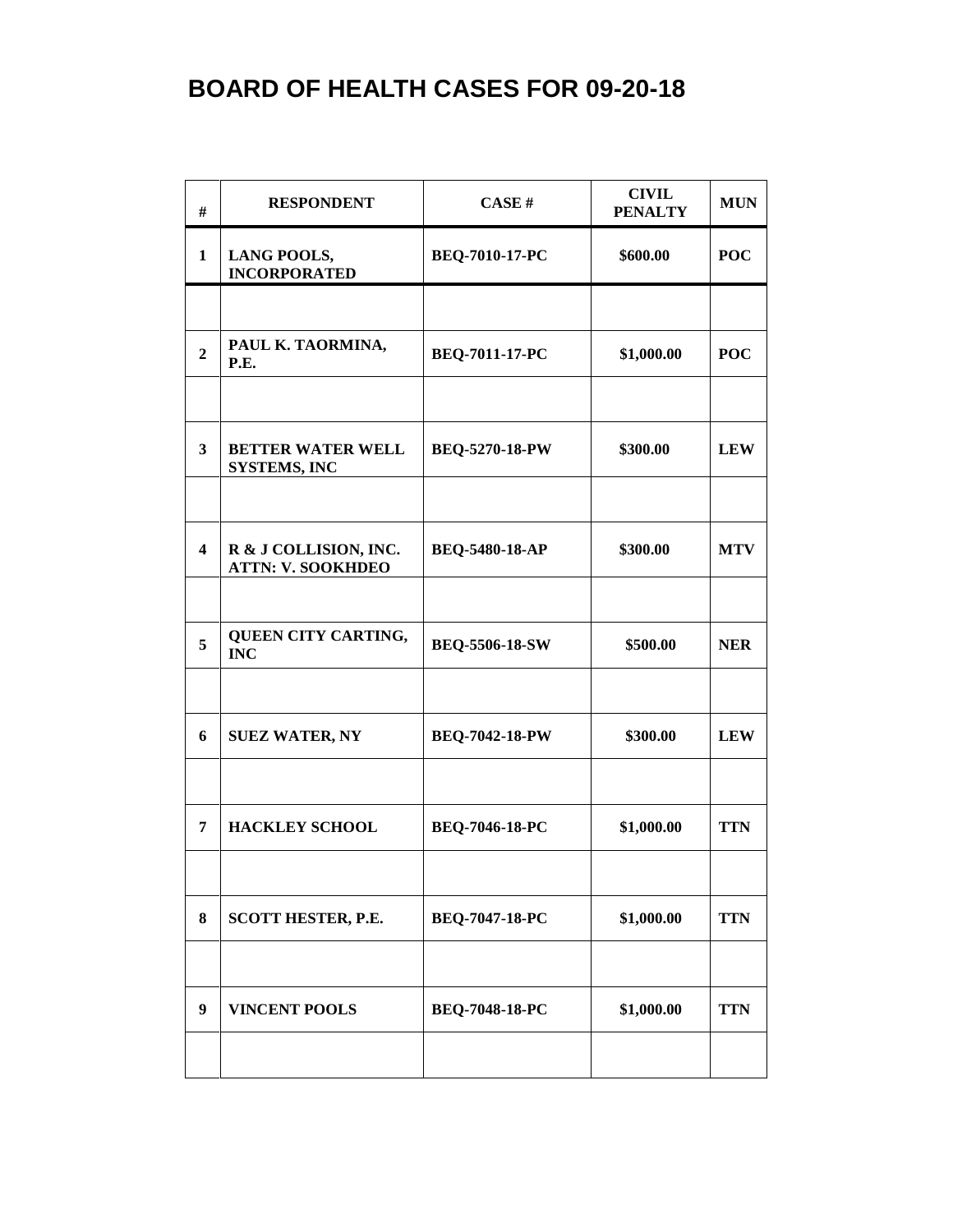| #  | <b>RESPONDENT</b>                                    | CASE#                    | <b>CIVIL</b><br><b>PENALTY</b> | <b>MUN</b> |
|----|------------------------------------------------------|--------------------------|--------------------------------|------------|
| 10 | <b>MOHAMMED YASSIN</b>                               | <b>BEQ-7057-18-SE/C</b>  | \$300.00                       | YON        |
|    |                                                      |                          |                                |            |
| 11 | <b>CHRISTOPHER &amp;</b><br><b>ELIZABETH BURRELL</b> | <b>BEQ-7057-18-SE/D</b>  | \$300.00                       | YON        |
|    |                                                      |                          |                                |            |
| 12 | <b>CRESTWOOD LAKE</b><br><b>APARTMENTS</b>           | <b>BEQ-7061-18-SE</b>    | \$300.00                       | YON        |
|    |                                                      |                          |                                |            |
| 13 | <b>LOUIS OTERO</b>                                   | <b>BEQ-7169-18-SS</b>    | \$300.00                       | <b>YTN</b> |
|    |                                                      |                          |                                |            |
| 14 | <b>SAVIANO</b><br><b>ENTERPRISES, INC</b>            | <b>OEHRC-20-17-PBS</b>   | \$1,000.00                     | YON        |
|    |                                                      |                          |                                |            |
| 15 | <b>MOUNT VERNON</b><br><b>BOARD OF EDUCATION</b>     | <b>OEHRC-2011-17-PBS</b> | \$1,000.00                     | YON        |
|    |                                                      |                          |                                |            |
| 16 | <b>BYRAM HILL CENTRAL</b><br><b>SCHOOL DISTRICT</b>  | <b>OEHRC-400-18-PBS</b>  | \$1,500.00                     | <b>NEC</b> |
|    |                                                      |                          |                                |            |
| 17 | <b>YORKCON</b><br>PROPERTIES, INC                    | <b>OEHRC-604-18-PBS</b>  | \$1,500.00                     | <b>PEE</b> |
|    |                                                      |                          |                                |            |
| 18 | <b>NAPPY AUTO</b><br><b>COLLISION, INC</b>           | <b>OEHRC-607-18-PBS</b>  | \$250.00                       | <b>CRO</b> |
|    |                                                      |                          |                                |            |
| 19 | <b>MAVIS DISCOUNT TIRE,</b><br><b>INC</b>            | <b>OEHRC-608-18-PBS</b>  | \$1,600.00                     | YON        |
|    |                                                      |                          |                                |            |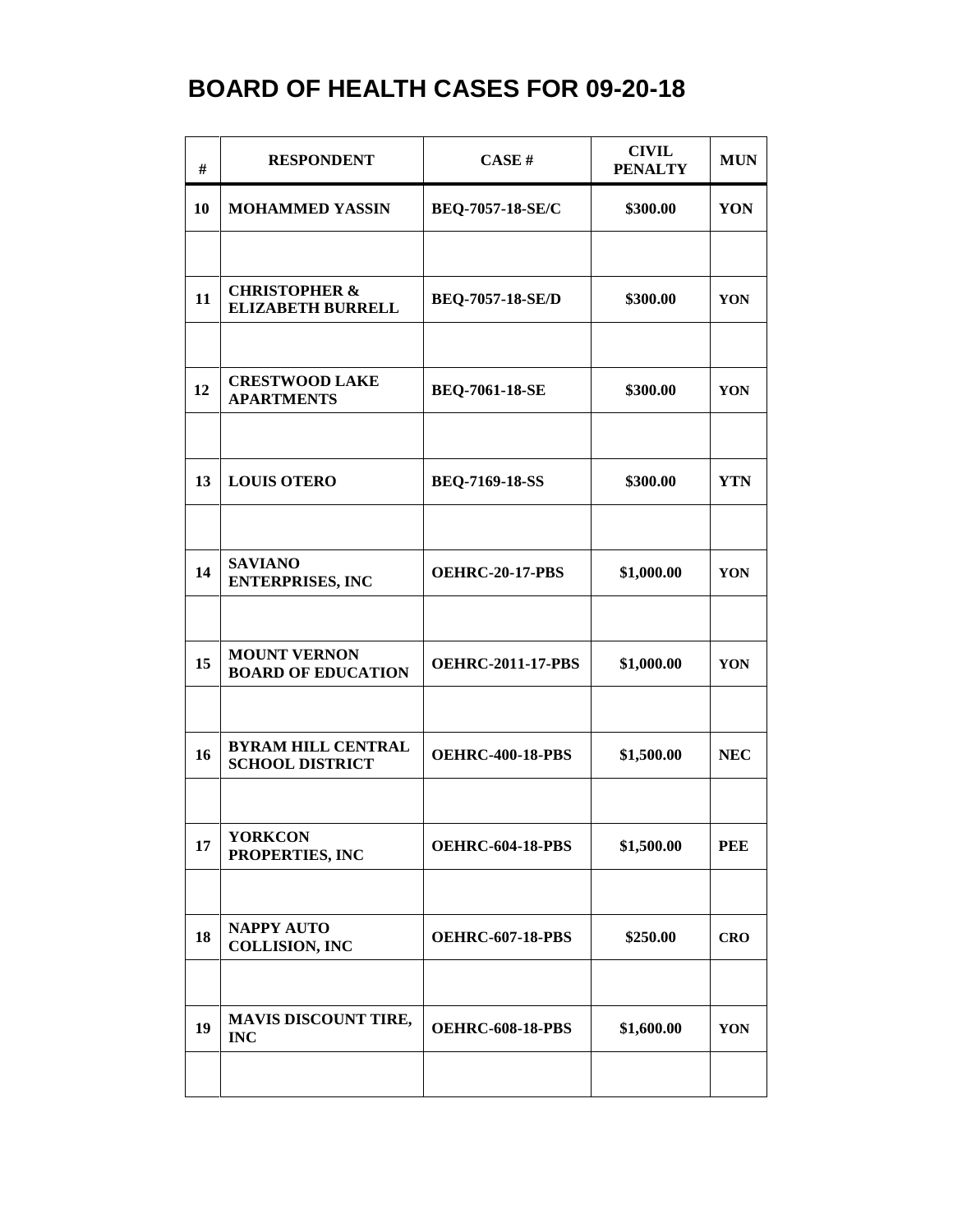| #  | <b>RESPONDENT</b>                                                            | <b>CASE#</b>             | <b>CIVIL</b><br><b>PENALTY</b> | <b>MUN</b> |
|----|------------------------------------------------------------------------------|--------------------------|--------------------------------|------------|
| 20 | JAI BALAJI REALTY,<br><b>LLC</b>                                             | <b>OEHRC-901-18-PBS</b>  | \$1,750.00                     | YON        |
|    |                                                                              |                          |                                |            |
| 21 | <b>SOUTH LEXINGTON</b><br><b>ASSOCIATES, LLC</b>                             | <b>OEHRC-1807-18-PBS</b> | \$4,600.00                     | WHP        |
|    |                                                                              |                          |                                |            |
| 22 | <b>MAYBRO REALTY</b><br><b>CORP.</b> c/o LANGSAM<br><b>PROPERTY SERVICES</b> | <b>OEHRC-1812-18-PBS</b> | \$350.00                       | YON        |
|    |                                                                              |                          |                                |            |
| 23 | <b>HOLY ROSARY</b><br><b>CHURCH</b>                                          | <b>OEHRC-1815-18-PBS</b> | \$250.00                       | <b>POC</b> |
|    |                                                                              |                          |                                |            |
| 24 | <b>19 WILLIAMS STREET</b><br><b>OWNER'S CORP</b>                             | <b>OEHRC-1817-18-PBS</b> | \$4,100.00                     | <b>MTV</b> |
|    |                                                                              |                          |                                |            |
| 25 | <b>WAGNER. c/o FRANKLIN</b><br><b>REALTY, LLC</b>                            | <b>OEHRC-1818-18-PBS</b> | \$1,600.00                     | <b>NER</b> |
|    |                                                                              |                          |                                |            |
| 26 | <b>GLENMAR REALTY,</b><br><b>LLC</b>                                         | <b>OEHRC-5005-18-PBS</b> | \$1,000.00                     | <b>ECH</b> |
|    |                                                                              |                          |                                |            |
| 27 | <b>GOLDFARB</b><br><b>PROPERTIES</b>                                         | <b>OEHRC-1513-17-SP</b>  | \$2,000.00                     | <b>NER</b> |
|    |                                                                              |                          |                                |            |
| 28 | <b>UNITED METRO</b><br><b>ENERGY</b>                                         | <b>OEHRC-2010-18-SP</b>  | \$1,000.00                     | <b>WHP</b> |
|    |                                                                              |                          |                                |            |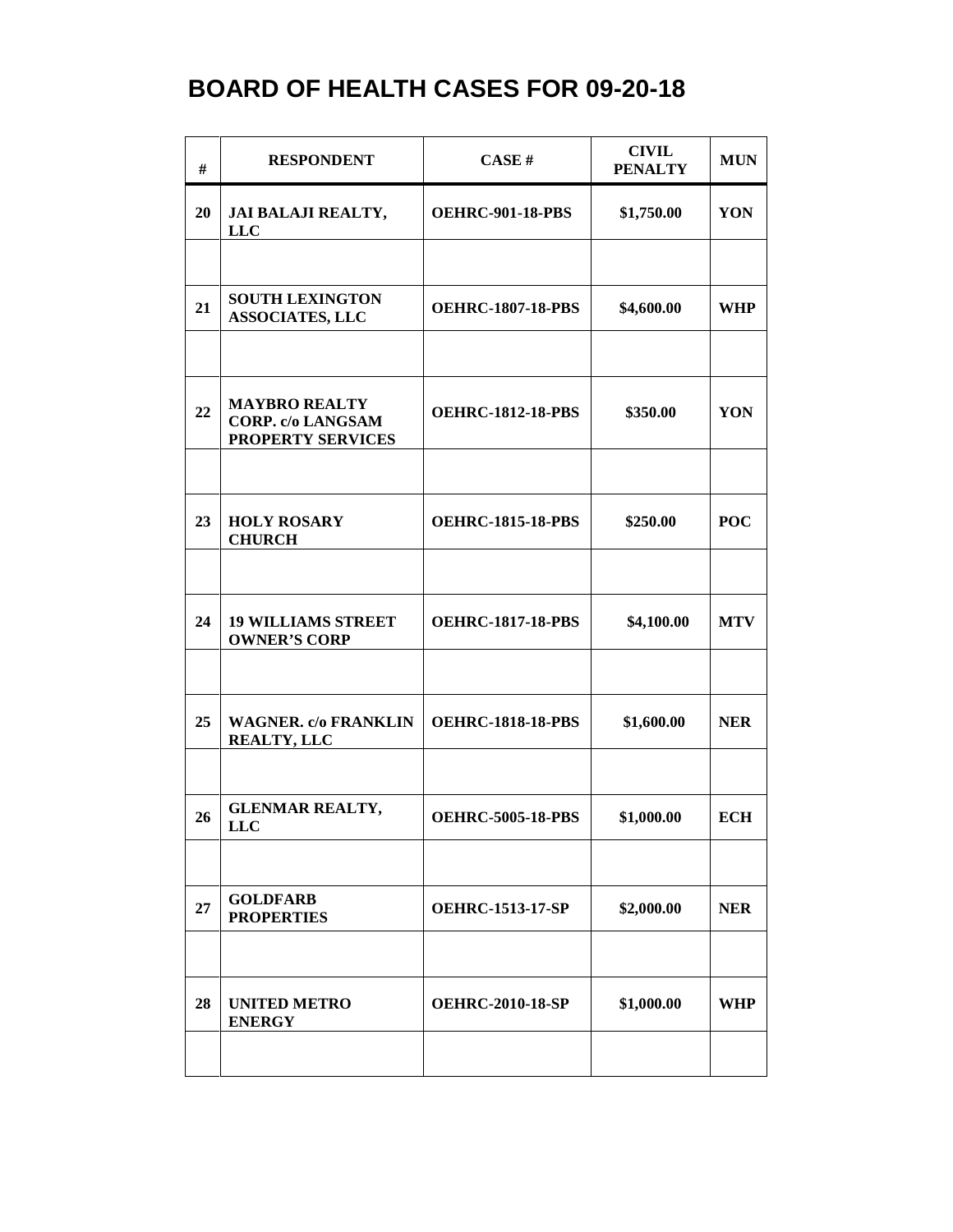| #  | <b>RESPONDENT</b>                                                                             | CASE#                    | <b>CIVIL</b><br><b>PENALTY</b> | <b>MUN</b> |
|----|-----------------------------------------------------------------------------------------------|--------------------------|--------------------------------|------------|
| 29 | <b>RAMSES CORP/</b><br>NEPPERHAN DELI                                                         | <b>PHP-043-17-ATUPA</b>  | \$2,100.00                     | YON        |
|    |                                                                                               |                          |                                |            |
| 30 | EAST 3RD CORNER, INC/<br><b>EAST 3RD CORNER</b><br><b>STORE</b>                               | <b>PHP-071-17-ATUPA</b>  | \$2,100.00                     | <b>MTV</b> |
|    |                                                                                               |                          |                                |            |
| 31 | <b>FAMILY DOLLAR</b><br>STORE OF NY, INC/<br><b>FAMILY DOLLAR</b><br><b>STOREOF NY #3813</b>  | <b>PHP-5940-17-ATUPA</b> | \$2,500.00                     | YON        |
|    |                                                                                               |                          |                                |            |
| 32 | <b>FAMILY DOLLAR</b><br>STORE OF NY, INC/<br><b>FAMILY DOLLAR</b><br><b>STOREOF NY #12707</b> | <b>PHP-005-18-ATUPA</b>  | \$900.00                       | YON        |
|    |                                                                                               |                          |                                |            |
| 33 | <b>WALGREEN'S EASTERN</b><br>CO., INC/WALGREEN'S#<br>9972                                     | <b>PHP-023-18-ATUPA</b>  | \$3,100.00                     | YON        |
|    |                                                                                               |                          |                                |            |
| 34 | <b>WHITE PLAINS</b><br><b>SERVICE</b><br>STATION/MOBIL                                        | <b>PHP-025-18-ATUPA</b>  | \$2,100.00                     | <b>WHP</b> |
|    |                                                                                               |                          |                                |            |
| 35 | <b>SCOTT'S CORNER</b><br><b>MARKET, INC/SCOTT'S</b><br><b>CORNER MARKET</b>                   | <b>PHP-033-18-ATUPA</b>  | \$1,550.00                     | <b>POU</b> |
|    |                                                                                               |                          |                                |            |
| 36 | <b>MARIA SUSSMAN</b>                                                                          | <b>PHP-006-18-AV</b>     | \$100.00                       | <b>WHP</b> |
|    |                                                                                               |                          |                                |            |
| 37 | <b>LUIS TREVISAN</b>                                                                          | <b>PHP-034-18-AV</b>     | \$100.00                       | <b>MTV</b> |
|    |                                                                                               |                          |                                |            |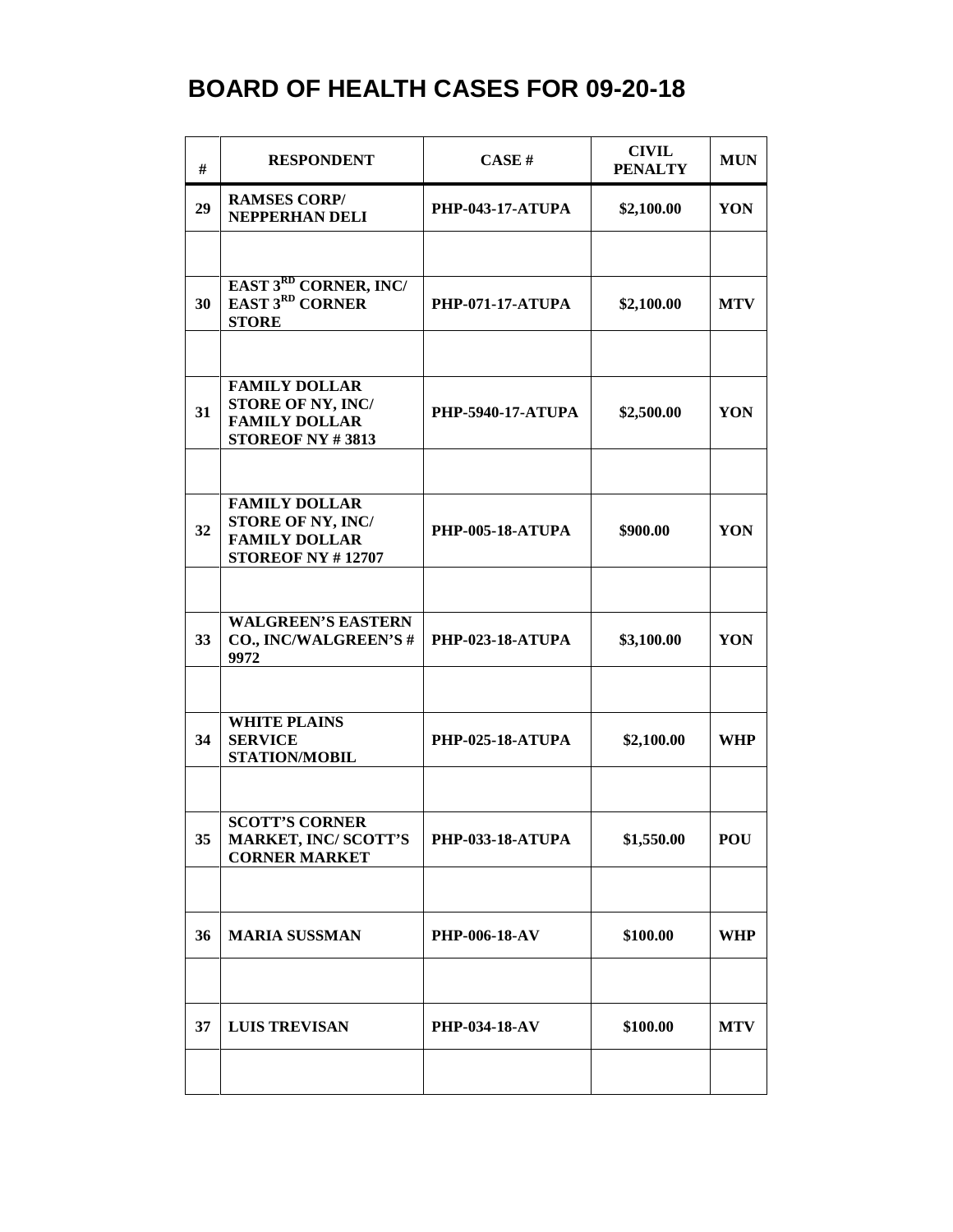| #  | <b>RESPONDENT</b>                                                                       | CASE#                  | <b>CIVIL</b><br><b>PENALTY</b> | <b>MUN</b> |
|----|-----------------------------------------------------------------------------------------|------------------------|--------------------------------|------------|
| 38 | <b>DRAKE CAFÉ, LLC/</b><br><b>DRAKE CAFÉ</b>                                            | <b>PHP-6897-18-FSE</b> | \$1,100.00                     | <b>NER</b> |
|    |                                                                                         |                        |                                |            |
| 39 | <b>LEONARDO'S PIZZERIA</b><br><b>REST, INC/LEONARDO'S</b><br><b>PIZZERIA &amp; REST</b> | <b>PHP-7348-18-FSE</b> | \$2,550.00                     | LAR        |
|    |                                                                                         |                        |                                |            |
| 40 | <b>TEXAS ROADHOUSE</b><br>HOLDINGS, LLC/ TEXAS<br><b>ROADHOUSE</b>                      | <b>PHP-7353-18-FSE</b> | \$400.00                       | <b>NER</b> |
|    |                                                                                         |                        |                                |            |
| 41 | MT. VERNON CHICKEN,<br><b>LLC/POPEYE'S</b>                                              | <b>PHP-7368-18-FSE</b> | \$1,000.00                     | <b>MTV</b> |
|    |                                                                                         |                        |                                |            |
| 42 | <b>INCA GAUCHO, CORP/</b><br><b>INCA GAUCHO</b>                                         | <b>PHP-7378-18-FSE</b> | \$2,350.00                     | <b>POC</b> |
|    |                                                                                         |                        |                                |            |
| 43 | <b>MYONG PRIVATE</b><br><b>LABEL GOURMET, INC/</b><br><b>MYONG GOURMET</b>              | <b>PHP-7448-18-FSE</b> | \$2,100.00                     | <b>MTK</b> |
|    |                                                                                         |                        |                                |            |
| 44 | <b>INCA GAUCHI II, INC/</b><br><b>INCA GAUCHO II</b>                                    | <b>PHP-7464-18-FSE</b> | \$1,900.00                     | <b>WHP</b> |
|    |                                                                                         |                        |                                |            |
| 45 | JOY GIRL, INC/<br><b>GOLDEN DUCK</b>                                                    | <b>PHP-7465-18-FSE</b> | \$2,400.00                     | <b>SCD</b> |
|    |                                                                                         |                        |                                |            |
| 46 | PETER DORCAS VENT.,<br><b>INC/LITTLE CEASAR'S</b><br><b>PIZZA</b>                       | <b>PHP-7484-18-FSE</b> | \$600.00                       | <b>MTV</b> |
|    |                                                                                         |                        |                                |            |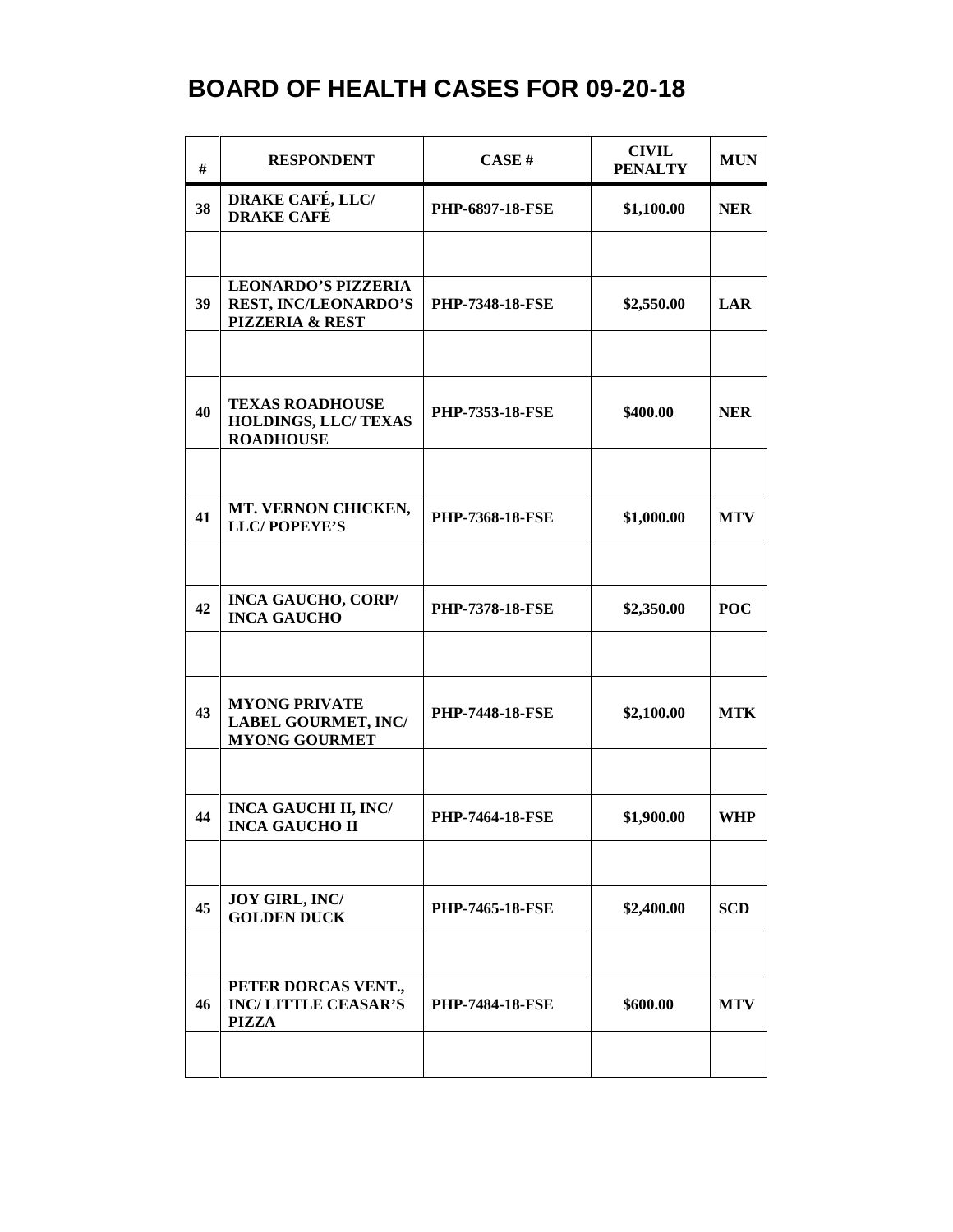| #  | <b>RESPONDENT</b>                                                                                                           | CASE#                  | <b>CIVIL</b><br><b>PENALTY</b> | <b>MUN</b> |
|----|-----------------------------------------------------------------------------------------------------------------------------|------------------------|--------------------------------|------------|
| 47 | ALFONSOS PIZZA,<br><b>CORP/ALFONSOS PIZZA</b>                                                                               | <b>PHP-7499-18-FSE</b> | \$600.00                       | YON        |
|    |                                                                                                                             |                        |                                |            |
| 48 | <b>LOMA BONITA</b><br><b>MEXICAN REST, INC/LA</b><br><b>LOMA BONITA MEX.</b>                                                | <b>PHP-7501-18-FSE</b> | \$850.00                       | YON        |
|    |                                                                                                                             |                        |                                |            |
| 49 | <b>NEW KANG SUH, INC/</b><br><b>KOREA GARDEN</b>                                                                            | <b>PHP-7505-18-FSE</b> | \$2,000.00                     | YON        |
|    |                                                                                                                             |                        |                                |            |
| 50 | <b>QUILON, INC/ MUMBAI</b><br><b>SPICES</b>                                                                                 | <b>PHP-7509-18-FSE</b> | \$300.00                       | YON        |
|    |                                                                                                                             |                        |                                |            |
| 51 | <b>HOMESTYLE</b><br><b>CATERERS &amp; FOOD</b><br><b>SERVICE II, INC/</b><br><b>HOMESTYLE</b> @<br><b>SACRED HEART H.S.</b> | <b>PHP-7523-18-FSE</b> | \$1,000.00                     | YON        |
|    |                                                                                                                             |                        |                                |            |
| 52 | VILLA LUCIANO REST,<br><b>CORP/LUCIANO'S</b><br><b>ITALIAN RESTAURANT</b>                                                   | <b>PHP-7524-18-FSE</b> | \$25,000.00                    | YON        |
|    |                                                                                                                             |                        |                                |            |
| 53 | <b>BELLA HAVANA, INC/</b><br><b>LA BELLA HAVANA</b>                                                                         | <b>PHP-7525-18-FSE</b> | \$700.00                       | YON        |
|    |                                                                                                                             |                        |                                |            |
| 54 | <b>LITTLE MUMBAI</b><br><b>MARKET, INC/LITTLE</b><br><b>MUMBAI MARKET</b>                                                   | <b>PHP-7551-18-FSE</b> | \$300.00                       | <b>MTP</b> |
|    |                                                                                                                             |                        |                                |            |
| 55 | <b>JUAN BONILLA</b>                                                                                                         | <b>PHP-7627-18-FSE</b> | \$2,400.00                     | <b>POC</b> |
|    |                                                                                                                             |                        |                                |            |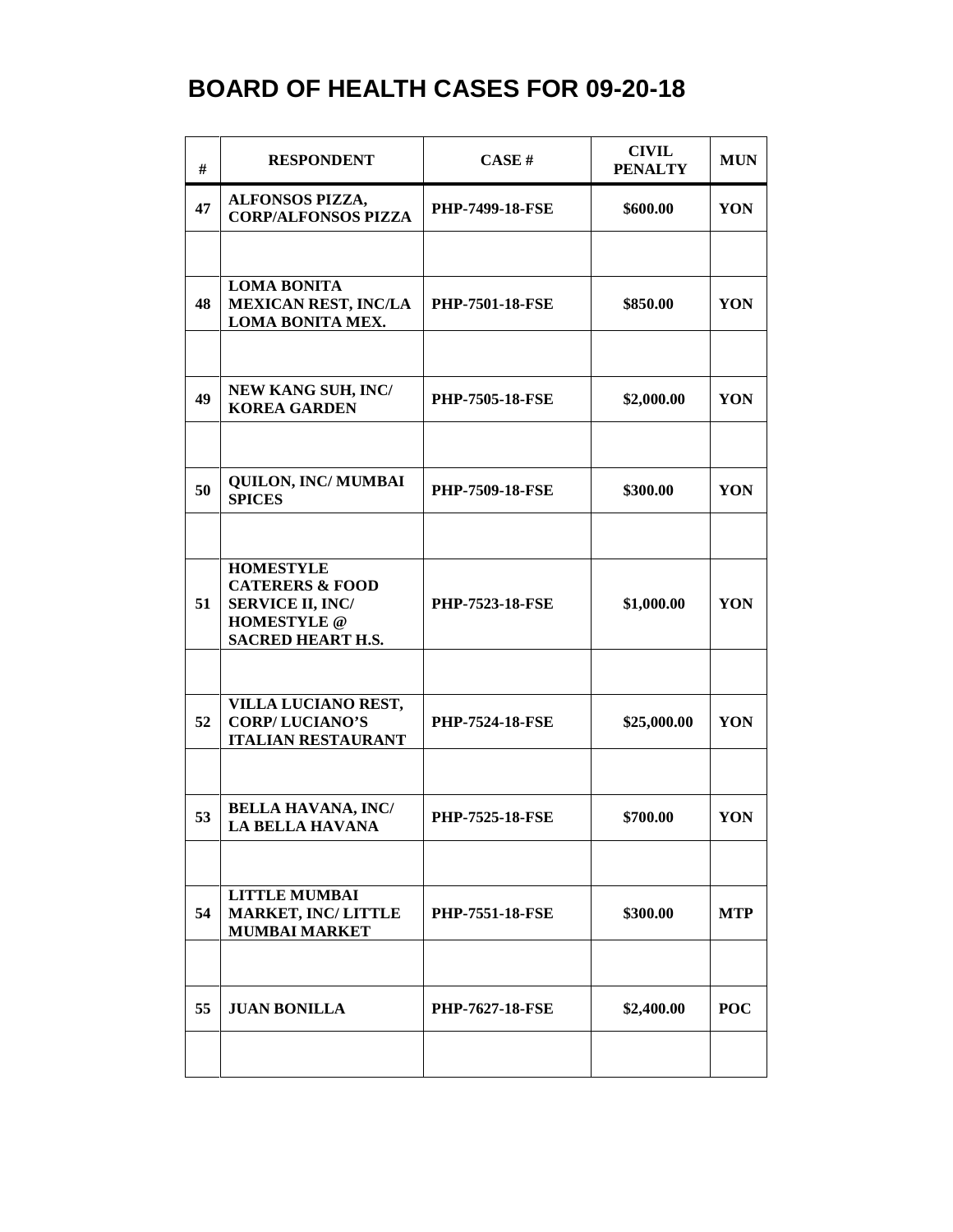| #  | <b>RESPONDENT</b>                                                                 | CASE#                  | <b>CIVIL</b><br><b>PENALTY</b> | <b>MUN</b> |
|----|-----------------------------------------------------------------------------------|------------------------|--------------------------------|------------|
| 56 | <b>THREE QUEENS, CORP/</b><br><b>MAKONDO REST.</b>                                | <b>PHP-7631-18-FSE</b> | \$1,400.00                     | <b>POC</b> |
|    |                                                                                   |                        |                                |            |
| 57 | FINE INDIAN DINING,<br><b>INC/TANDOORI TASTE</b><br>OF INDIA PORTCHSTR            | <b>PHP-7637-18-FSE</b> | \$1,800.00                     | <b>POC</b> |
|    |                                                                                   |                        |                                |            |
| 58 | <b>AUGIE'S ITALIAN</b><br><b>REST., CORP/AUGIE'S</b><br><b>ITALIAN RESTAURANT</b> | <b>PHP-7684-18-FSE</b> | \$1,000.00                     | <b>LAR</b> |
|    |                                                                                   |                        |                                |            |
| 59 | TAI YUAN, INC/RAY'S<br><b>CAFÉ</b>                                                | <b>PHP-7687-18-FSE</b> | \$900.00                       | <b>LAR</b> |
|    |                                                                                   |                        |                                |            |
| 60 | NICOLA & GIOVANNA<br><b>SANTULLO</b>                                              | <b>PHP-6028-16-LP</b>  | \$300.00                       | <b>NER</b> |
|    |                                                                                   |                        |                                |            |
| 61 | <b>BRANCA REALTY, LLC</b>                                                         | PHP-6029-16-LD         | \$300.00                       | <b>POC</b> |
|    |                                                                                   |                        |                                |            |
| 62 | <b>BRANCA REALTY, LLC</b>                                                         | PHP-6030-16-LD         | \$300.00                       | <b>POC</b> |
|    |                                                                                   |                        |                                |            |
| 63 | <b>MARY J. CANNOLES.</b> c/o<br><b>ROSEANNA ALARCON</b>                           | <b>PHP-6060-18-LD</b>  | \$300.00                       | <b>SLH</b> |
|    |                                                                                   |                        |                                |            |
| 64 | <b>JOSE VALDOVINOS</b>                                                            | <b>PHP-7629-18-MFU</b> | \$300.00                       | <b>POC</b> |
|    |                                                                                   |                        |                                |            |